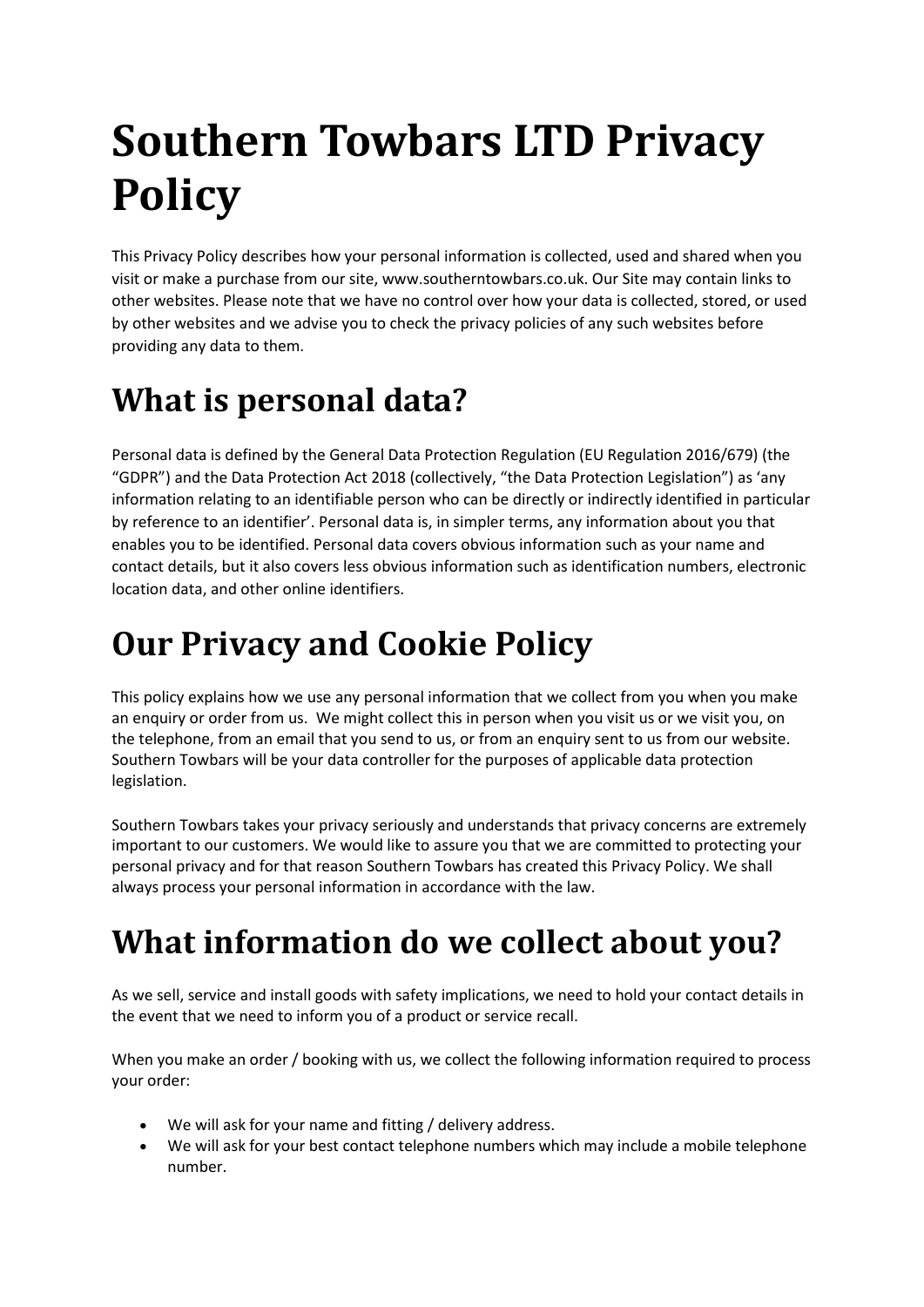• We will ask for your email address.

| How we are using the personal<br>data?                          | What types of personal data do<br>we use to do that?                           | Why it is that we can do that?                                                                                                                     |
|-----------------------------------------------------------------|--------------------------------------------------------------------------------|----------------------------------------------------------------------------------------------------------------------------------------------------|
| To register you as a new customer.                              | Identity, Contact.                                                             | Performance of a contract with you.                                                                                                                |
| To process and deliver your order<br>including manage payments. | Identity, Contact, Financial,<br>Transaction, Marketing and<br>Communications. | Performance of a contract with you,<br>necessary for our legitimate interests.                                                                     |
| To ask you to leave a review or take<br>a survey.               | Identity, Contact, Profile,<br>Marketing and Communications.                   | Necessary for our legitimate interests (to<br>study how customers use our<br>products/services).                                                   |
| To administer our business and<br>keep proper records.          | All relevant data categories.                                                  | Necessary to comply with a legal obligation.<br>Necessary for our legitimate interests (to<br>administer our business and keep proper<br>records). |

Additionally, in order to ensure that consumers get the very best service; Southern Towbars collects demographic information, web pages visited and other consumer-volunteered information from sources such as forms, survey information and/or site registrations. Southern Towbar request forms may require users to give us information such as your name, address, phone number, e-mail address.

When you visit Southern Towbars Site, we automatically collect certain information about your device, including information about your web browser, IP address, time zone, and some of the cookies that are installed on your device. Additionally, as you browse the Site, we collect information about the individual web pages or products that you view, what websites or search terms referred you to the Site, and information about how you interact with the Site. We refer to this automatically-collected information as "Device Information."

Southern Towbars uses information for the following general purposes:

- fulfil your requests for goods and services.
- improve our services.
- contact you.
- conduct research.
- provide anonymous reporting for internal and external clients.
- to help us screen for potential risk and fraud
- to improve and optimize our Site (for example, by generating analytics about how our customers browse and interact with the Site, and to assess the success of our marketing and advertising campaigns).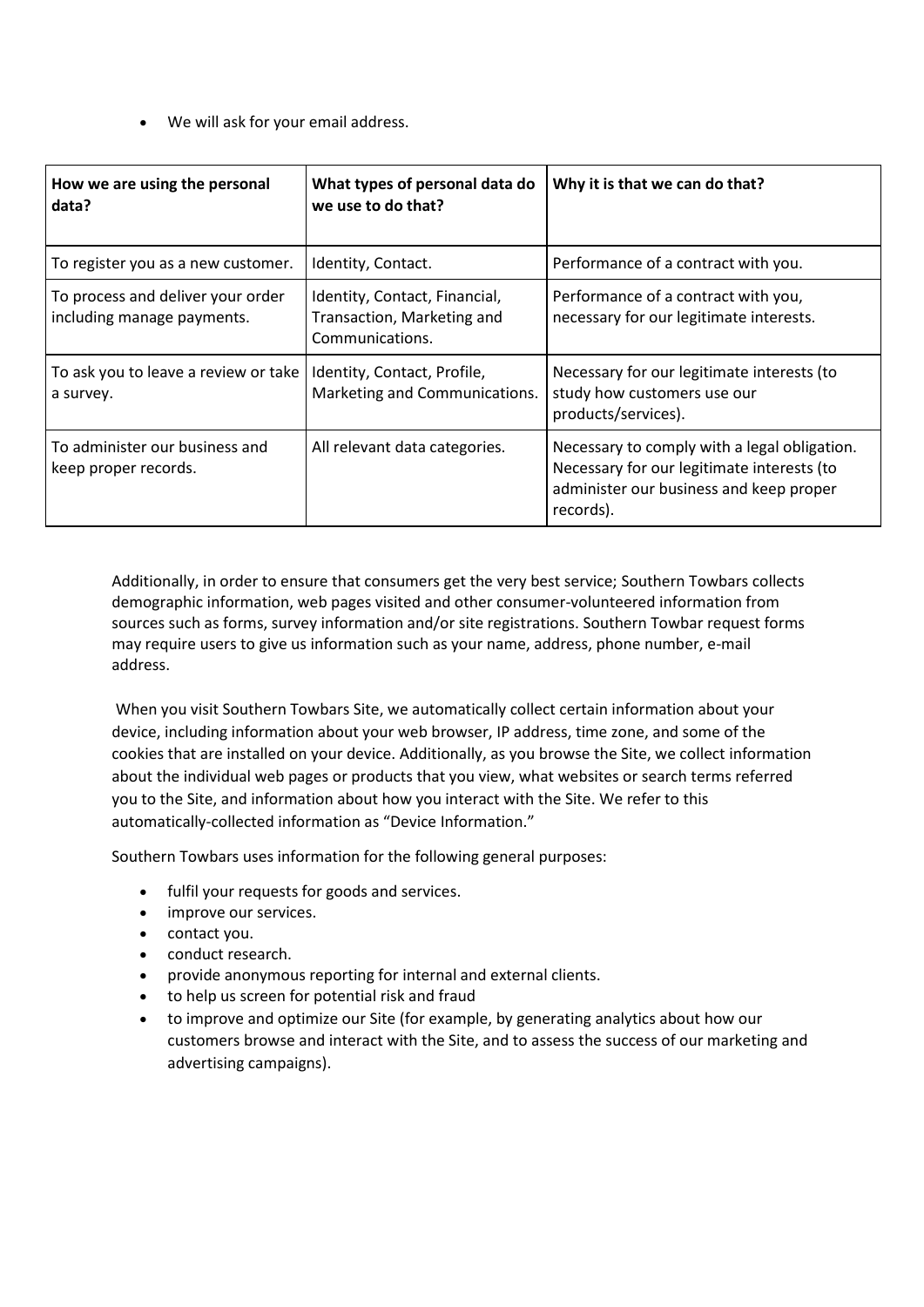### **Disclosures of your personal data**

We share personal data with the following specific third parties:

- **Yell**: to help us gather customer feedback. [You can read their privacy policy here](https://uk.legal.trustpilot.com/end-user-privacy-terms) <https://business.yell.com/legal/privacy-policy-advertisers/>
- **Izettle**: To process payments. You can read their privacy policy here <https://www.izettle.com/gb/legal/privacy-policy>

#### **Information we share with others**

Southern Towbars may use third parties to assist with the provision of goods and/or services which are purchased and/or booked through this website. Southern Towbars may need to forward certain of your personal information to such third parties for the purpose of providing such goods and/ or services only.

Southern Towbars also responds to subpoenas, court orders, or legal process, or to establish or exercise our legal rights or defend against legal claims and when we believe it is necessary to share information in order to investigate, prevent, or take action regarding illegal activities, violations of Southern Towbars terms of use, or as otherwise required by law.

Once it is received in the Southern Towbars database, all information, including your name, e-mail address, home address, financial and credit information is, when necessary for the purposes of processing your order, passed on to our banking, supplier, and fulfilment and partners purely for the execution of the order, service or request. Once one of these entities receives this information, it becomes the subject to their respective privacy policy, in addition to Southern Towbars. Our partners use this information to process your order or request only. Any request to opt out of future partner communications must be made directly to the partner.

We use Google Analytics to help us understand how our customers use our site--you can read more about how Google uses your Personal Information here:

https://www.google.com/intl/en/policies/privacy/. You can also opt-out of Google Analytics here: https://tools.google.com/dlpage/gaoptout.

Finally, we may also share your Personal Information to comply with applicable laws and regulations, to respond to a subpoena, search warrant or other lawful request for information we receive, or to otherwise protect our rights.

### **Unsolicited E-mail**

We will never intentionally send you unsolicited or marketing emails. If you believe you have received unsolicited commercial email please forward the email you received in its entirety to: info@southerntowbars.co.uk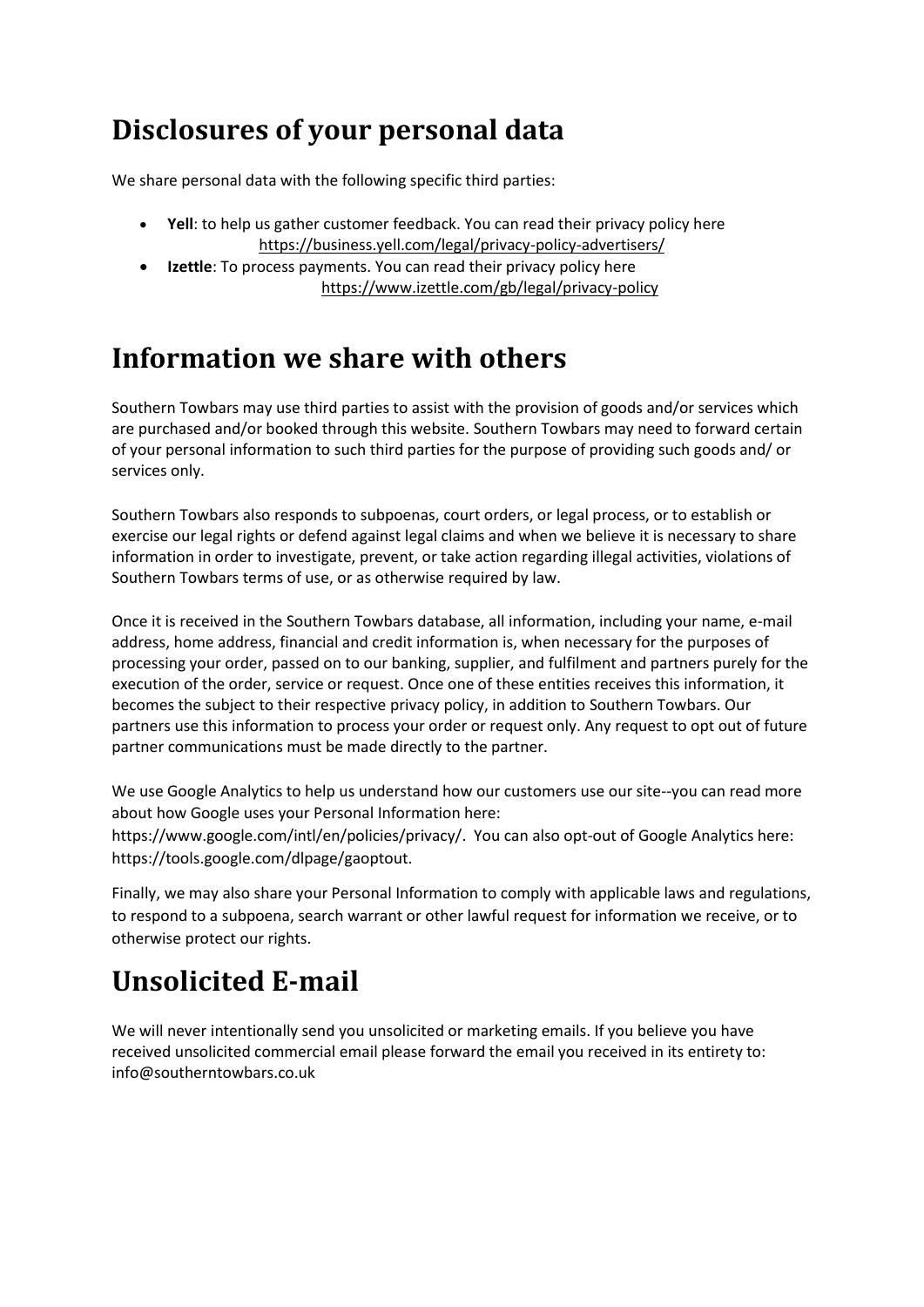#### **Other websites**

Our website contains links to other websites. These websites do not have access to your personal information. This privacy policy only applies to our website so if you link to other websites you should read their own privacy policies.

#### **Changes to our privacy policy**

We keep our privacy policy under regular review and we place any updates on our website. This privacy policy was last updated on 7<sup>th</sup> November 2020.

Please contact us if you have any questions about our privacy policy or information, we hold about you.

#### **Children's Guidelines**

Although this site is intended for the use of adults, and is not of likely interest to children, the forms on this site are capable of collecting online contact information from children who furnish it without prior parental consent or parental notification. Upon discovery and/ or notification of any information supplied to Southern Towbars by children, Southern Towbar shall delete such information held by it.

#### **Access to your information and correction.**

We want to make sure that your personal information is accurate and up to date. You may ask us to correct or remove information you think is inaccurate. You have the right to request a copy of the information that we hold about you. If you would like a copy of some or all of your personal information, please emai[l info@southerntowbars.co.uk.](mailto:info@southerntowbars.co.uk)

## **Cookies**

#### **Use of Cookies**

Cookies are small data text files that are placed on your devices or computer by websites when you visit them. They are widely used in order to make websites work, or work more efficiently, as well as provide information to the owners of the site.

The cookies we use are essential for parts of the site to operate, in particular our quotation system. You may delete and block all cookies from our sites, but parts of the site will not function correctly. If you choose to turn cookies on, remember to sign off when you finish using a shared computer.

All our cookies have a life that spans only the length of your session with our website, sometimes shorter, in particular if you are using one of our booking engines. If you close your browser and leave our site all cookies expire with the exception of the cookie named "Your Cookie Settings" which has a life span of 365 days and necessary to store your cookie settings for this site.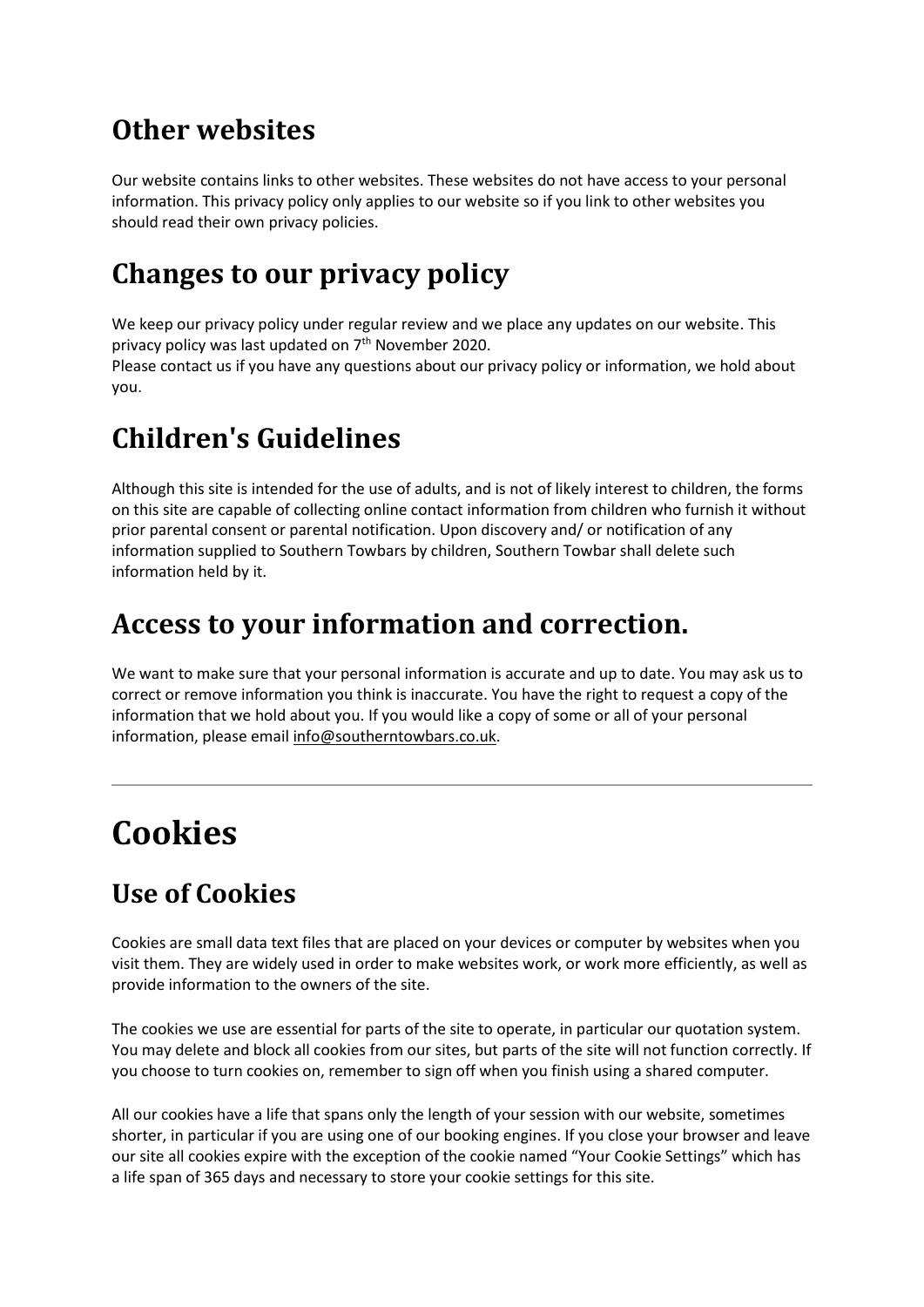For more information about cookies, and how to disable cookies, visit http://www.allaboutcookies.org.

#### **Cookie Categories**

The cookies used on this website have been categorised using best practice. A list of all the cookies categories used on this website are set out in the list below.

#### **Strictly Necessary**

These cookies are essential in order to enable you to move around the website and use its features, such as accessing secure areas of the website. Without these cookies services you have asked for, like shopping baskets or e-billing, cannot be provided.

#### **Functional**

These cookies allow the website to remember choices you make (such as your user name, language or the region you are in) and provide enhanced, more personal features. For instance, a website may be able to provide you with local weather reports or traffic news by storing in a cookie the region in which you are currently located. These cookies can also be used to remember changes you have made to text size, fonts and other parts of web pages that you can customise. They may also be used to provide services you have asked for such as watching a video or commenting on a blog. The information these cookies collect may be anonymised and they cannot track your browsing activity on other websites.

#### **Performance**

These cookies collect information about how visitors use a website, for instance which pages visitors go to most often, and if they get error messages from web pages. These cookies don't collect information that identifies a visitor. All information these cookies collect is aggregated and therefore anonymous. They are only used to improve how a website works.

#### **Targeting**

These cookies are used to deliver adverts more relevant to you and your interests. They are also used to limit the number of times you see an advertisement as well as help measure the effectiveness of the advertising campaign. They are usually placed by advertising networks with the website operator's permission. They remember that you have visited a website and this information is shared with other organisations such as advertisers. Quite often targeting or advertising cookies will be linked to site functionality provided by the other organisation.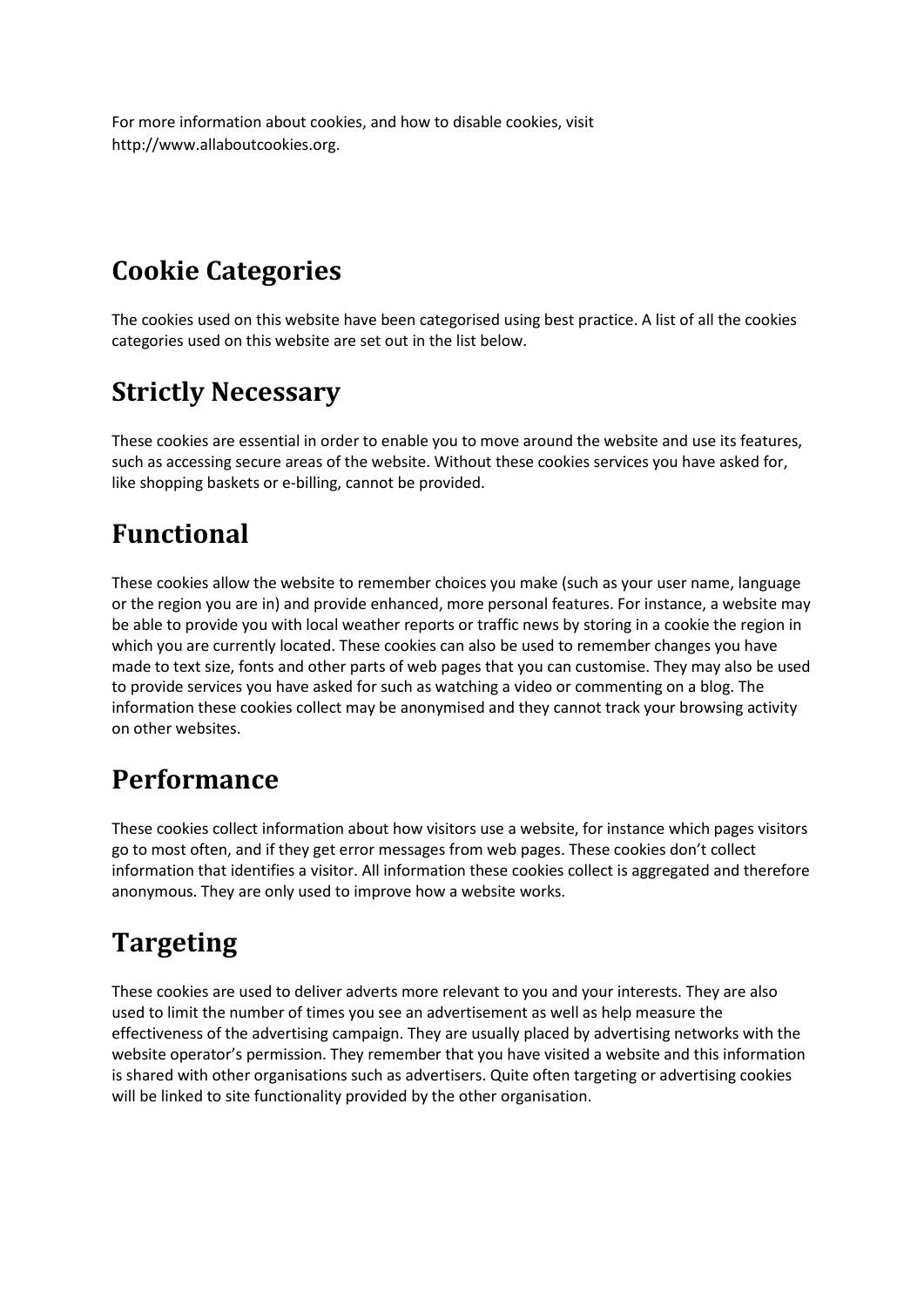### **Additional Cookie Categories**

#### **Third Party**

When you visit a site, you may notice some cookies that aren't related to that site. If you go on to a web page that contains external content, for example from Google Maps, you may be sent cookies from these websites. The original site does not control the setting of these cookies, so it is suggested you check the third-party websites for more information about their cookies and how to manage them.

#### **Flash Cookies**

Adobe Flash Player used for videos uses Flash cookies (also known as Local Shared Objects) to help improve your experience as a user. Flash cookies are stored on your device in much the same way as usual cookies, but they're managed differently by your browser.

If you wish to disable or delete a Flash cookie, see Adobe Flashplayer Security Settings (opens in a new window). Please note that if you disable Flash cookies for a site you will be unable to access certain types of content on the site, such as videos.

Most web browsers allow some control of most cookies through the browser settings. To find out more about cookies, including how to see what cookies have been set and how to manage and delete them, please visi[t www.allaboutcookies.org.](http://www.allaboutcookies.org/)

#### **Log Files**

Log files track actions occurring on the Site, and collect data including your IP address, browser type, Internet service provider, referring/exit pages, and date/time stamps.

#### **Web Beacons**

Web beacons, tags, and pixels are electronic files used to record information about how you browse the Site.

#### **Behavioural Advertising**

As described above, we use your Personal Information to provide you with targeted advertisements or marketing communications we believe may be of interest to you. For more information about how targeted advertising works, you can visit the Network Advertising Initiative's ("NAI") educational page a[t http://www.networkadvertising.org/understanding-online-advertising/how](http://www.networkadvertising.org/understanding-online-advertising/how-does-it-work)[does-it-work.](http://www.networkadvertising.org/understanding-online-advertising/how-does-it-work)

You can opt out of targeted advertising by:

FACEBOOK - https://www.facebook.com/settings/?tab=ads

GOOGLE - https://www.google.com/settings/ads/anonymous

BING - https://advertise.bingads.microsoft.com/en-us/resources/policies/personalized-ads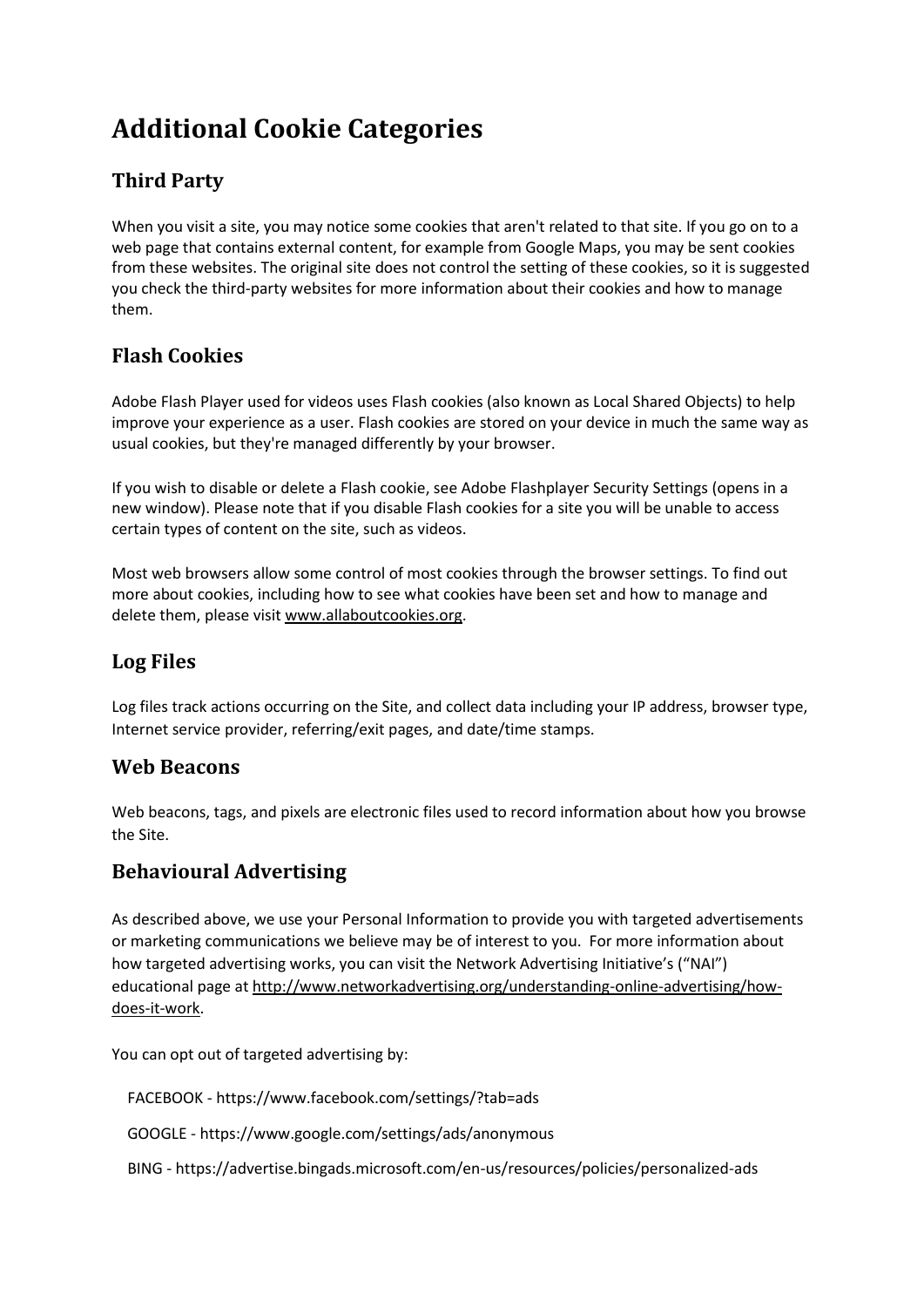Additionally, you can opt out of some of these services by visiting the Digital Advertising Alliance's opt-out portal at: http://optout.aboutads.info/.

#### **Do not track**

Please note that we do not alter our Site's data collection and use practices when we see a Do Not Track signal from your browser.

# **Security**

Southern Towbars understands the importance of the security of your data. When applicable, we use the latest SSL (Secure Socket Layer) encryption technology to protect sensitive personal or financial information during transmission. This allows your personal information to be submitted in a secure environment while reaching the intended parties. An SSL-capable web browser is needed to support this encryption technology.

### **Online Payment Security**

Southern Towbars treats the security of your personal and payment details with paramount importance. We provide protection in a number of ways:

- When you transact with us online your details are encrypted between your web browser and our server.
- We use izettle (see www.izettle.com) as our payment gateway for the secure authorisation and processing of your credit or debit card payments. izettle are an independent secure online payment solution provider to UK businesses.
- Southern Towbars does not store your payment card information on our servers, nor do any Southern Towbars personnel have access to your card information when provided via this website.
- In addition to izettle usual authorisation procedures the UK clearing banks have introduced a system called two-factor authentication transactions to provide additional consumer protection. This secure system is the latest and most effective means of protecting you against fraud. Southern Towbars has worked with izettle service to introduce this high level of protection to you.

Additionally when you make a purchase or attempt to make a purchase through the Site, we collect certain information from you, including your name, billing address, shipping address, payment information (including credit card numbers, email address, and phone number. We refer to this information as "Order Information."